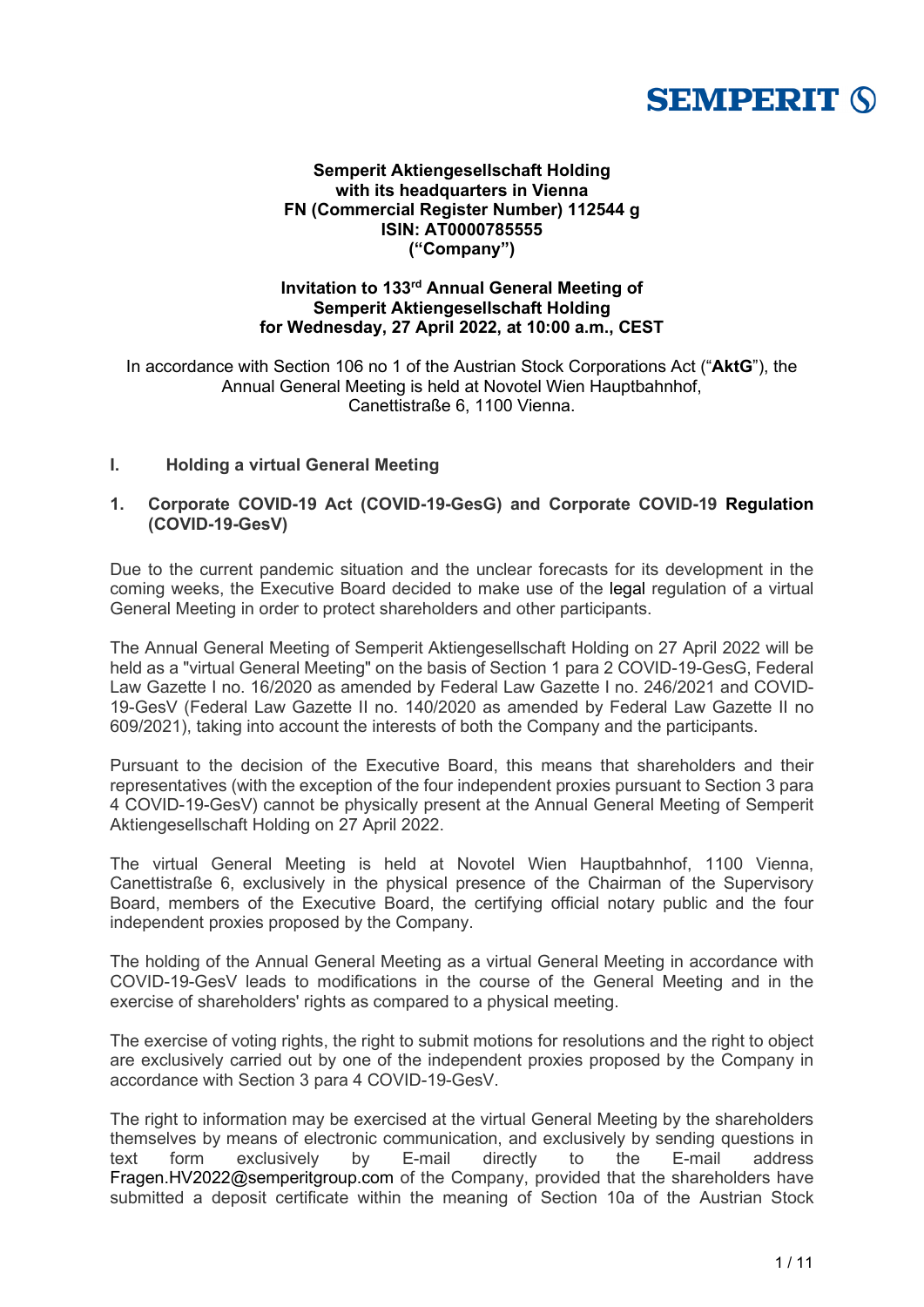

Corporations Act (AktG) within the prescribed period in accordance with item IV. and have authorized an independent proxy in accordance with item V.

## **2. Broadcast of the Annual General Meeting on the internet**

Pursuant to Section 3 para 1, 2 and 4 COVID-19-GesV in conjunction with Section 102 para 4 of the Austrian Stock Corporations Act (AktG), the Annual General Meeting will be broadcast in full acoustically and visually in real time on the Internet.

This is permissible under data protection law with regard to the legal basis provided under Section 3 para 1, 2 and 4 COVID-19-GesV.

All shareholders of the Company will be able to follow the Annual General Meeting on 27 April 2022 from about 10:00 a.m. (CEST) using appropriate technical equipment (e.g. computer, notebook, tablet or smartphone as well as an internet connection with sufficient bandwidth for streaming videos) over the Internet at www.semperitgroup.com as a virtual Annual General Meeting. No registration or login is required to follow the Annual General Meeting.

The broadcast of the Annual General Meeting on the Internet will enable all shareholders to follow the course of the Annual General Meeting in real time via this one-way acoustic and optical connection, and, in particular to follow the presentation by the Executive Board, the answers to shareholders' questions and the voting process.

Please note that this live broadcast as a virtual General Meeting does not enable remote participation (Section 102 para 3 no. 2 of the Austrian Stock Corporations Act - AktG) and remote voting (Section 102 para 3 no. 3 and Section 126 of the Austrian Stock Corporations Act - AktG) and that the internet broadcast is not a two-way connection. Therefore, the individual shareholder will only be able to follow the course of the Annual General Meeting. This means that shareholders are not able to make a request to speak via this link.

It is also to be noted that the Company is only insofar responsible for the use of technical means of communication as lies in its sphere of influence (Section 2 para 6 COVID-19-GesV).

Furthermore, reference is made to the information on the organizational and technical requirements for participation pursuant to Section 3 para 3 in conjunction with Section 2 para 4 COVID-19-GesV ("**Participation Information**").

#### **II. Agenda**

- **1. Presentation of the adopted annual financial statements including the management report and the corporate governance report, of the consolidated financial statements including the group management report, of the nonfinancial report as of 31 December 2021, of the presentation of the proposal for the use of profit and of the report of the Supervisory Board on the business year 2021**
- **2. Adopting a resolution on the use of the net profit shown in the 2021 annual financial statements**
- **3. Adopting a resolution on the discharge of the Members of the Executive Board for the business year 2021**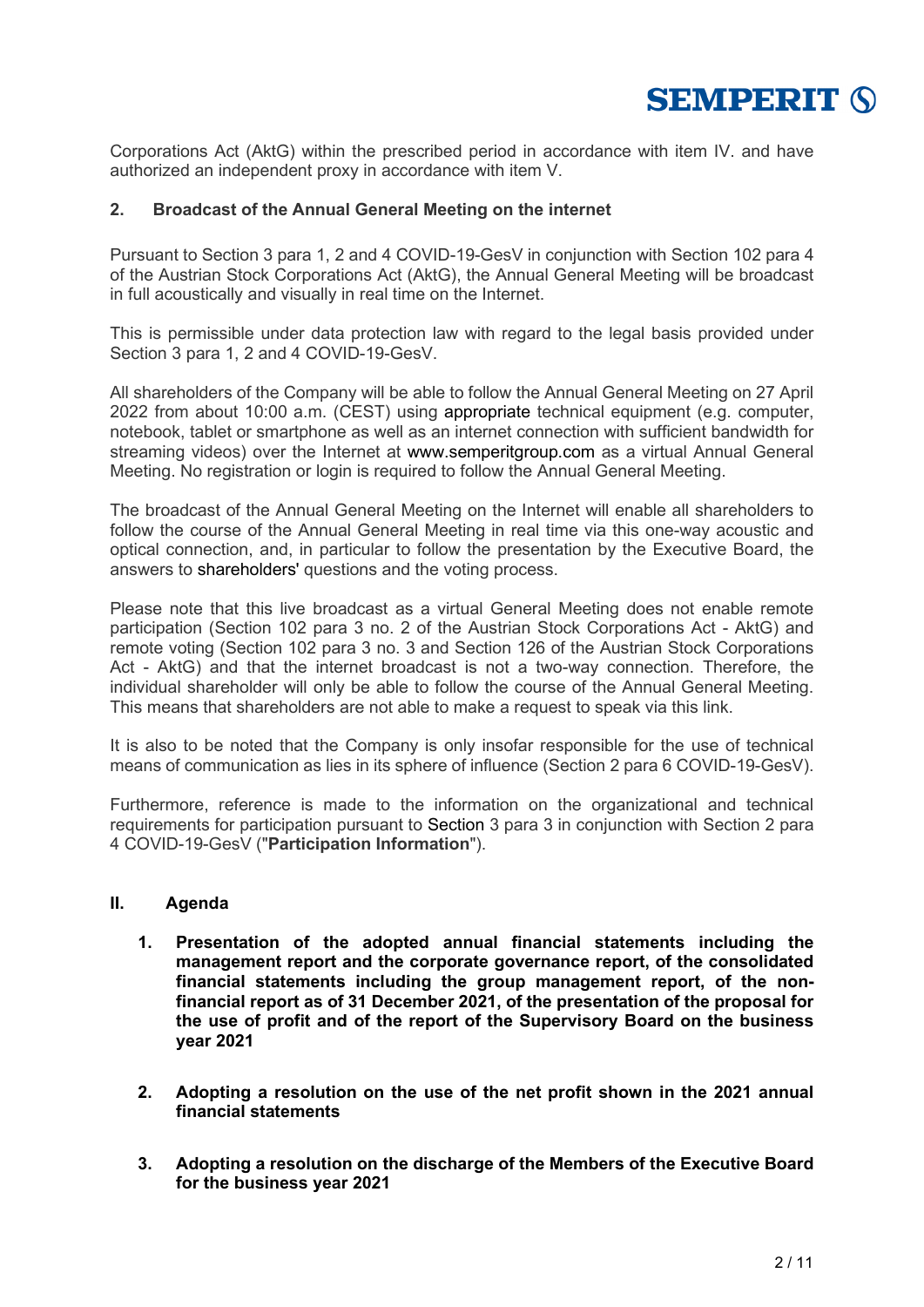

- **4. Adopting a resolution on the discharge of the Members of the Supervisory Board for the business year 2021**
- **5. Election of the auditor of the annual financial statements and consolidated financial statements for the business year 2022**
- **6. Elections to the Supervisory Board**
- **7. Adopting a resolution on the remuneration report**
- **8. Adopting a resolution on the remuneration policy**
- **9. Adopting a resolution on the compensation of Members of the Supervisory Board for the business year 2022 in advance**
- **10a.Adopting a resolution on the further authorization (valid up to not more than 30 months of the resolution date) of the Executive Board to purchase, with the consent by the Supervisory Board, own shares of up to 10 % of the share capital pursuant to section 65 para 1 rec. 8 of the Austrian Stock Corporations Act (AktG), if necessary for the redemption of own shares, and on the determination of the repurchase terms and conditions by revocation of the corresponding authorization to purchase own shares granted by the Annual General Meeting resolution of 22 July 2020 on item 8a of the agenda.**
- **10b. Adopting a resolution on the further authorization of the Executive Board pursuant to section 65 para 1b of the Austrian Stock Corporations Act (AktG), with the consent by the Supervisory Board, to sell the shares in a manner other than via the stock exchange or by means of a public offer and to decide on any exclusion of shareholders' right to repurchase (subscription rights) by revocation of the corresponding authorization to sell own shares granted by the Annual General Meeting resolution of 22 July 2020 on item 8b of the agenda.**

### **III. Documents for the Annual General Meeting; Information made available on the website**

In particular, the following documents and records will be available for inspection at the latest from the 21st day preceding the General Meeting (**6 April 2022**), but prospectively already from **25 March 2022** on the Company website www.semperitgroup.com under the menu item "Annual General Meeting":

- Information on the organizational and technical requirements for participation according to Section 3 para 3 in connection with Section 2 para 4 COVID-19-GesV ("**Participation Information**"),
- Annual financial statements including the management report,
- Corporate governance report,
- Consolidated financial statements including the group management report,
- Separate non-financial report (sustainability report),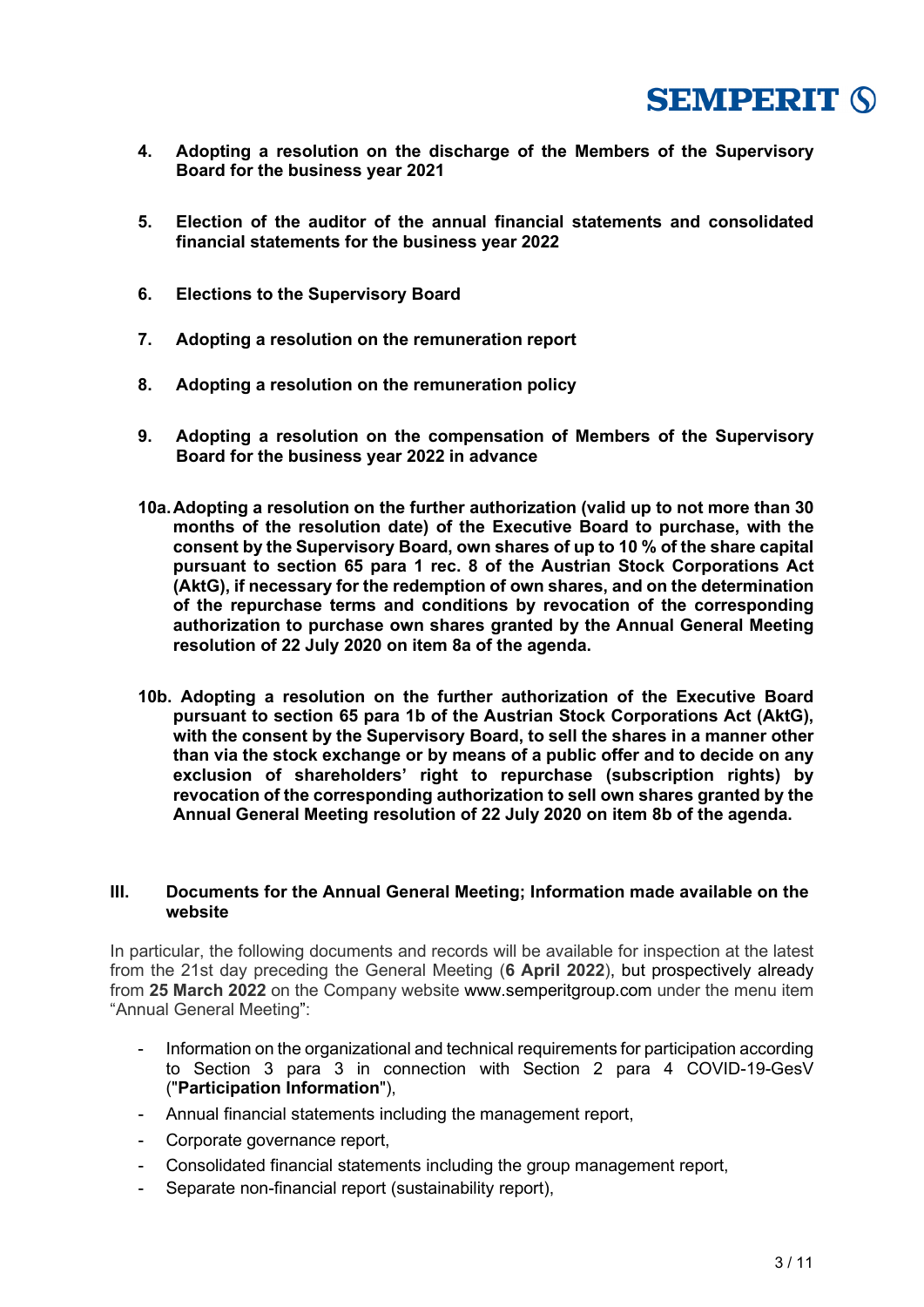# **SEMPERIT (S)**

- Proposal for the use of net profit,
- Report of the Supervisory Board,

# **each relating to the business year 2021**;

- Proposed resolutions on items 2. 10. of the agenda,
- Statements by candidates for the elections to the Supervisory Board together with Curriculum vitae pursuant to Section 87 para 2 of the Austrian Stock Corporations Act on item 6. of the agenda,
- Remuneration report.
- Remuneration policy pursuant to Section 78a in conjunction with Section 98a of the Austrian Stock Corporation Act on item 8. of the agenda,
- Report by the Executive Board on the exclusion of subscription rights in connection with the sale of repurchased shares pursuant to Section 65 para 1b in conjunction with Section 171 para 1 in conjunction with Section 153 para 4 of the Austrian Stock Corporations Act for item 10. of the agenda,
- Form for granting a proxy for the independent proxy according to Section 3 para 4 COVID-19-GesV,
- Form for questions,
- Form for the revocation of a proxy,
- Full text of this invitation.

### **IV. Record date and requirements for participation in the General Meeting pursuant to Section 111 of the Austrian Stock Corporations Act (Sec 106 no 6 and 7 of the Austrian Stock Corporations Act)**

The right to attend the virtual General Meeting and to exercise the voting right and the other shareholders' rights that are exercised during this virtual General Meeting in accordance with COVID-19-GesG and COVID-19-GesV is determined by the shares held at the end of 17 April 2022 (12:00 a.m., CEST) **(Record Date)**.

Participation and exercise of their shareholders' rights in the virtual General Meeting according to COVID-19-GesG and COVID-19-GesV is limited to persons who are shareholders on the Record Date and provide proof thereof to the Company.

Proof of shareholder status on the Record Date is to be provided by a deposit certificate (*Depotbestätigung*) pursuant to Section 10a of the Austrian Stock Corporations Act which must refer to the Record Date and be received no later than on 22 April 2022 (12:00 a.m., CEST) exclusively through one of the following communication channels and addresses:

- (i) per E-mail: HV2022@semperitgroup.com (deposit certificate in pdf-format please)
- (ii) per SWIFT BIC COMRGB2L (Message Type 598, stating ISIN AT0000785555 in the text).

**The appointment of an independent proxy and the exercise of the shareholders' right to information cannot be effected without a deposit confirmation** received by the Company in due time.

Shareholders are requested to contact their depositary bank and to arrange for a deposit certificate to be issued and transmitted.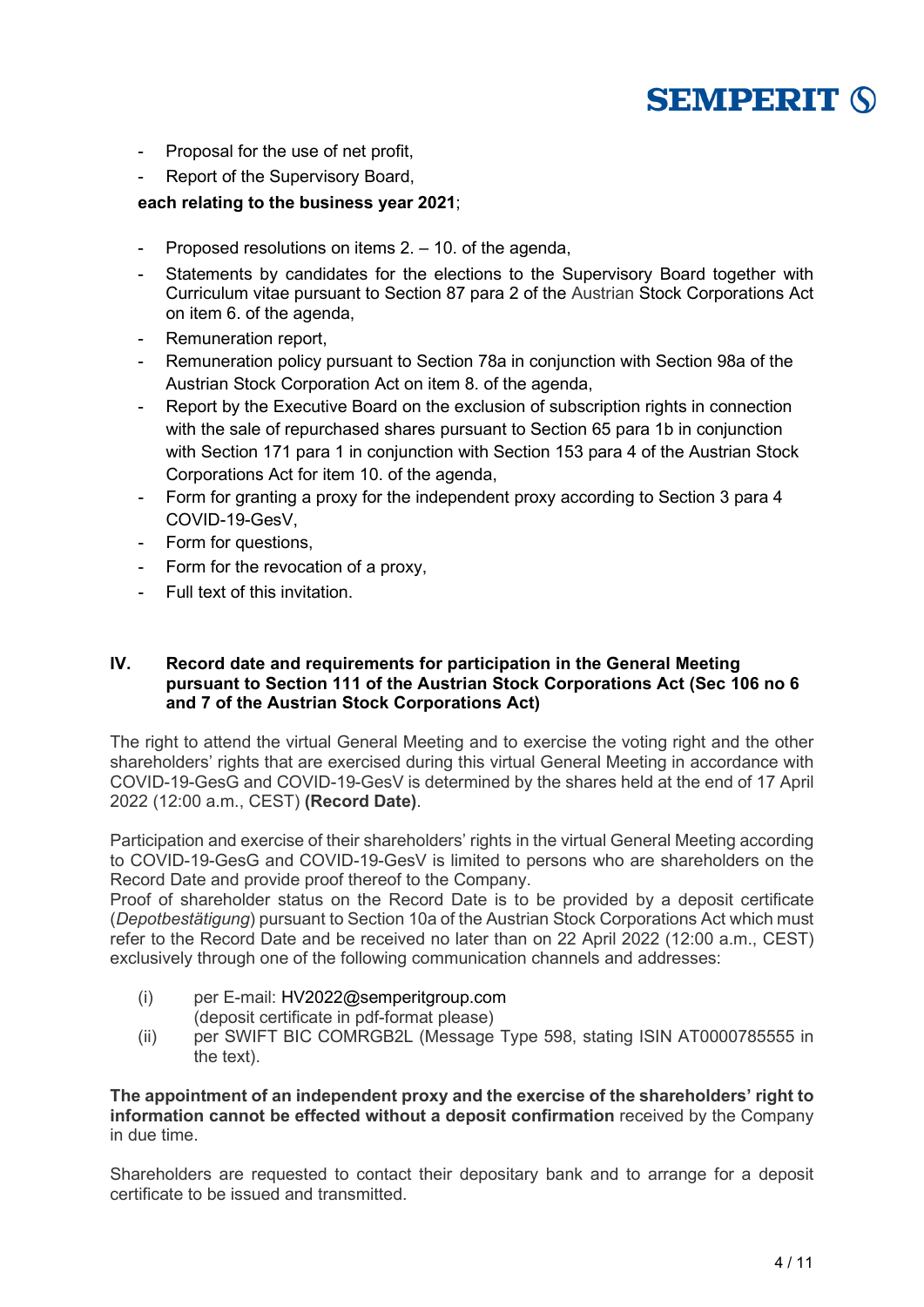

The Record Date has no effect on the disposal of the shares and has no significance for dividend rights.

### **Deposit Certificate pursuant to Section 10a Austrian Stock Corporations Act:**

The deposit certificate shall be issued by the depositary bank based in a member state of the European Economic Area or in a full member state of the OECD and must contain at least the following information (Section 10a para 2 Austrian Stock Corporations Act):

- Information about the issuer: name/company name and address or a code commonly used in transactions between credit institutions (SWIFT-Code),
- Information about the shareholder: name/company name, address, date of birth in case of individuals, register and register number in case of legal entities, if applicable,
- Information about the shares: number of shares held by the shareholder, ISIN AT0000785555 (internationally used security identification number),
- Depot number, securities account number or other identification,
- Date or period referred to in the deposit certificate.

For the purpose of providing proof of shareholder status in order to attend the General Meeting, the deposit certificate must refer to the end of the Record Date on **17 April 2022** (12:00 a.m., CEST).

Deposit certificates will be accepted in German and English.

A deposit certificate used to prove current shareholder status must not be older than seven days when submitted to the Company.

# **V. Possibility to appoint an independent proxy and the procedure to be followed**

Any shareholder entitled to attend the virtual General Meeting in accordance with COVID-19- GesG and COVID-19-GesV and who has provided proof of this to the Company in accordance with the provisions of item IV of this invitation, shall be entitled to appoint an independent proxy.

In the virtual General Meeting of Semperit Aktiengesellschaft Holding on 27 April 2022, only one of the independent proxies, whose costs shall be borne by the Company, is permitted to submit a motion for resolution, to vote and to raise an objection in accordance with Section 3 para 4 of COVID-19-GesV.

The following persons, who are suitable and independent of the company, are proposed as independent proxy:

- (i) Florian Beckermann, Dipl. VW, Dipl. Jur., LL.M., IVA 1130 Vienna, Feldmühlgasse 22 Tel +43 1 8763343-30 E-Mail-Address: vollmacht.semperit.beckermann@computershare.de
- (ii) Attorney at law Dr. Verena Brauner, IVA 1120 Vienna, Hetzendorfer Straße 71 Tel +43 1 3050291 E-Mail-Address: vollmacht.semperit.brauner@computershare.de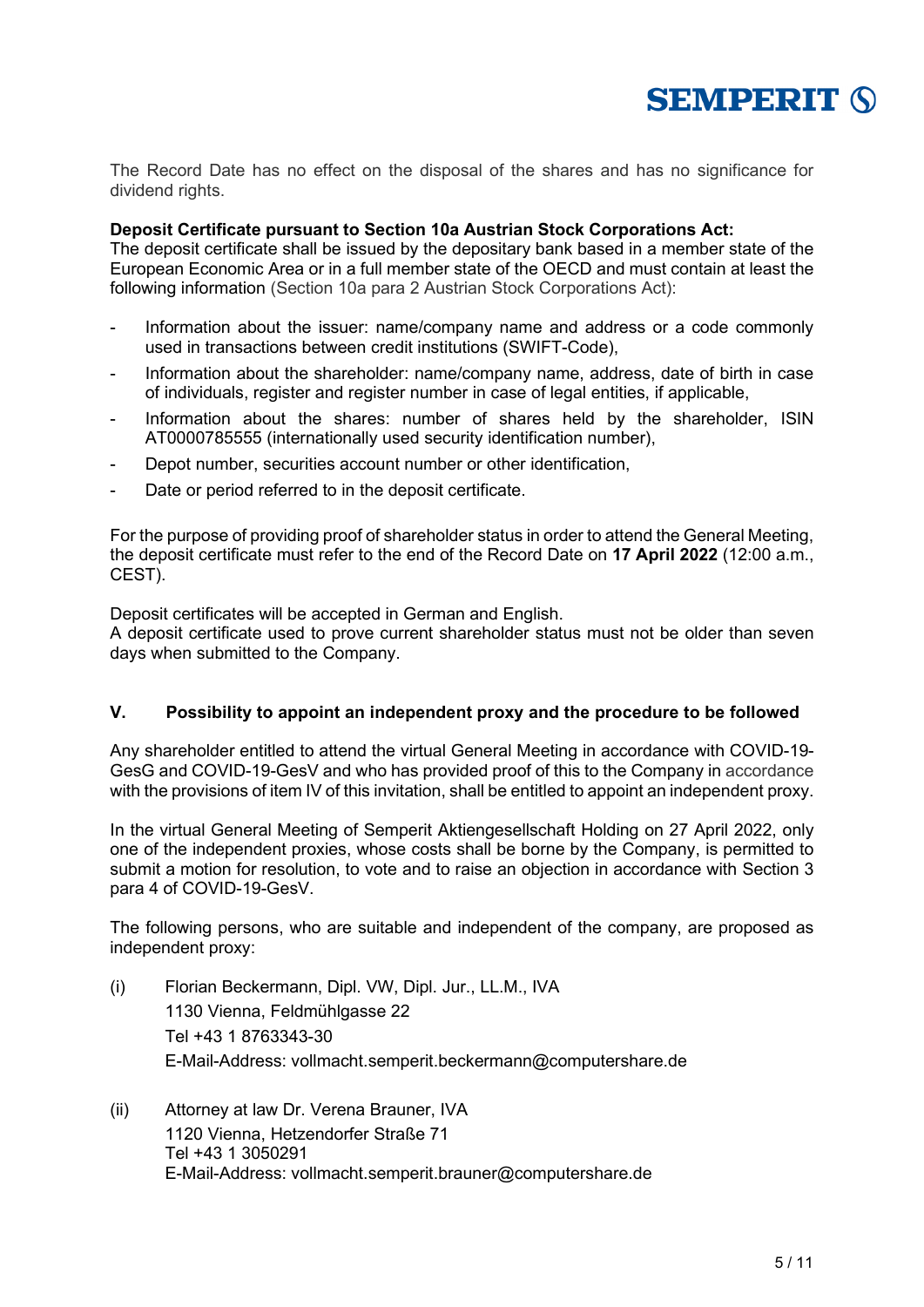# **SEMPERIT (S)**

- (iii) Attorney at law Dr. Paul Fussenegger 1010 Vienna, Rotenturmstraße 12/6 Tel: + 43 1 2351001 E-Mail-Address: vollmacht.semperit.fussenegger@computershare.de
- (iv) Attorney at law Dr. Ulla Reisch c/o Urbanek, Lind, Schmied, Reisch Rechtsanwälte OG 1030 Vienna, Landstraßer Hauptstraße 1a, Ebene 7/Top 09 Tel +43 1 212 55 00 E-Mail-Address: vollmacht.semperit.reisch@computershare.de

Each shareholder may select one of the four persons named above as his or her independent proxy and grant this person power of attorney.

The granting of a power of attorney to another person is not permitted pursuant to Section 3 para 4 COVID-19-GesV.

A separate **proxy form** for granting power of attorney to the independent proxy is available no later than on 6 April 2022 on the Company's **website** at www.semperitgroup.com, which is **mandatory to use**.

The specifications provided for in the **Participation Information** must be observed for the granting of power of attorney, its delivery options and deadlines.

A personal delivery of the power of attorney at the place of the meeting is expressly excluded.

#### **VI. Information on shareholders' rights pursuant to Sections 109, 110, 118 and 119 of the Austrian Stock Corporations Act**

## **1. Addendum to the agenda by shareholders in accordance with Section 109 of the Austrian Stock Corporations Act**

Shareholders whose aggregate shareholding equals five percent or more of the nominal capital and who have owned these shares for at least three months before making their request, may request in text form that additional items be put on the agenda of the General Meeting and published. Any such request by shareholders must be received in text form due to Section 13 para 2 of the Austrian Stock Corporations Act by mail or courier no later than on **6 April 2022** (12:00 a.m., CEST) by the Company exclusively at the address Semperit Aktiengesellschaft Holding, Attn.: Ms. Judit Helenyi, Am Belvedere 10, 1100 Vienna, bzw. by SWIFT BIC COMRGB2L (Message Type 598, stating ISIN AT0000785555 in the text), or by e-mail HV2022@semperitgroup.com. If text form within the meaning of Section 13 para 2 of the Austrian Stock Corporations Act is prescribed for statements, statement must be made in a document or in another manner suitable for permanent reproduction in writing, the person making the statement must be named and the conclusion of the statement must be made recognizable by reproduction of the signature or otherwise. Each motion for an item to be put on the agenda must be accompanied by a proposal for a resolution with a statement of reasons. The agenda item and the proposed resolution, but not its justification, must in any case also be written in German. Proof of shareholder capacity shall be furnished by submitting a deposit certificate in accordance with Section 10a of the Austrian Stock Corporations Act confirming that the applicant shareholder has been the continuous holder of the shares for at least three months prior to the application and that the deposit certificate must not be older than seven days at the time it is submitted to the Company. Several deposit certificates for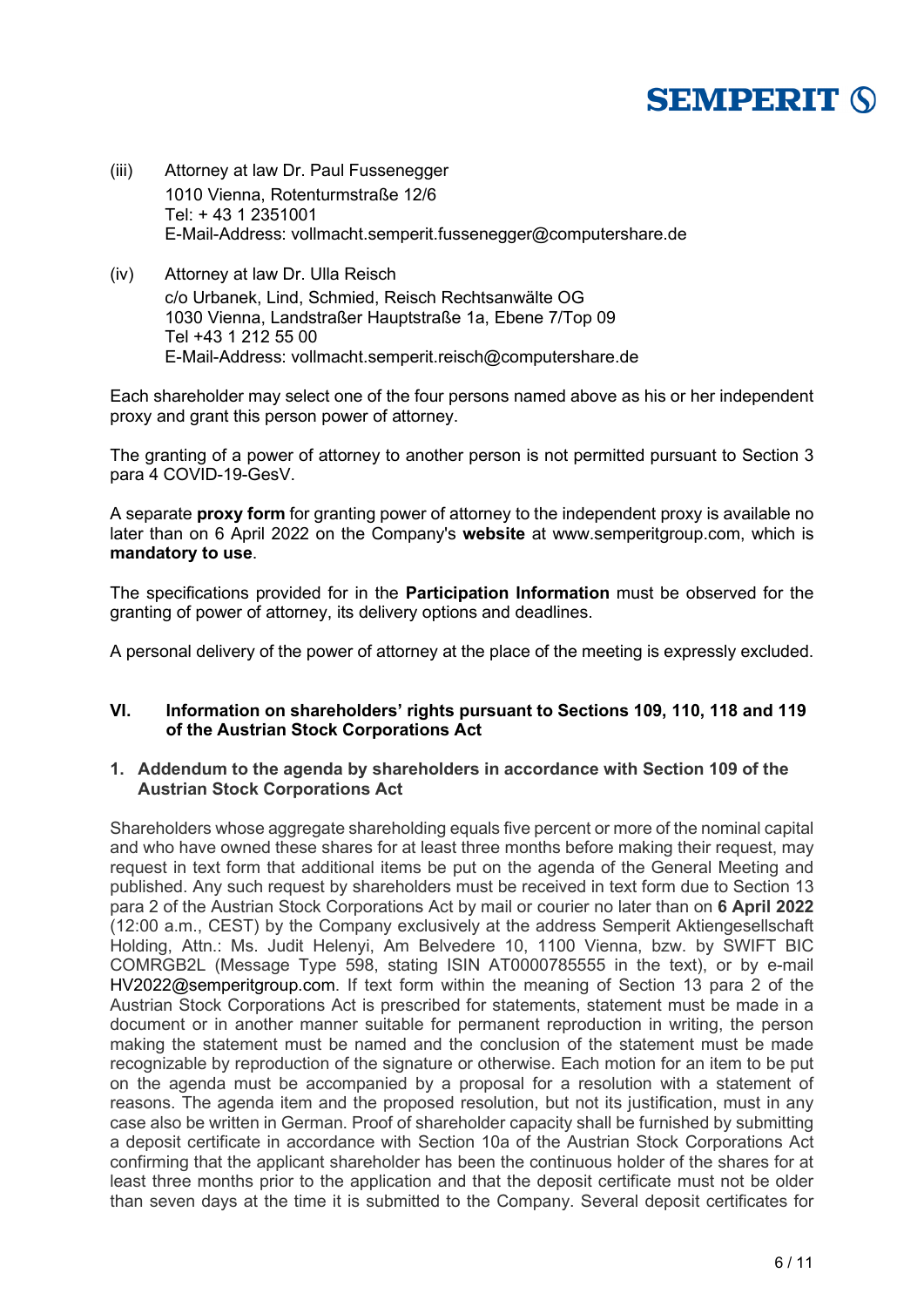

shares, which only together convey the shareholding of 5%, must refer to the same time (day, time).

With regard to the other requirements for the deposit certificate, see the information on the right to participate (Item IV of this invitation).

In case of an additional item requested to be put on the agenda, the supplemented agenda will be announced publicly in electronic form on the company website www.semperitgroup.com and under the menu item "General Meeting" and no later than **8 April 2022** as well as in the same way as the original agenda (in the official gazette to the "Wiener Zeitung") no later than **13 April 2022**.

### **2. Proposals for resolutions by shareholders on the agenda in accordance with Section 110 of the Austrian Stock Corporations Act**

Shareholders whose aggregate shareholding equals one percent or more of the nominal capital may submit proposed resolutions in text form due to Section 13 para 2 of the Austrian Stock Corporations Act concerning any item on the agenda, and request that these be made available on the Company website registered with the commercial register, together with the names of the respective shareholders, a statement of reasons to be submitted together with the proposal, and any comments of the Executive Board or Supervisory Board. Requests of this kind will only be considered when received by the Company no later than on **15 April 2022** (12:00 a.m., CEST) by post Semperit Aktiengesellschaft Holding, Attn. Ms. Judit Helenyi, Am Belvedere 10, 1100 Vienna, or by e-mail HV2022@semperitgroup.com, whereby the request must be attached to the e-mail in text form within the meaning of Section 13 para 2 of the Austrian Stock Corporations Act, for example as a PDF. If text form within the meaning of Section 13 para 2 of the Austrian Stock Corporations Act is prescribed for statements, the statement must be made in a document or in another manner suitable for permanent reproduction in writing, the person making the statement must be named and the conclusion of the statement must be made recognizable by reproduction of the signature or otherwise. The proposed resolution, but not its justification, must in any case also be written in German.

In case of a proposal for the election of a Supervisory Board member the statement of the proposed person pursuant to Section 87 para 2 and 2a of the Austrian Stock Corporations Act replaces the statement of reasons and Section 86 para 7 and 9 Austrian Stock Corporations Act must be taken into consideration. In case a proposal for a resolution is then received, it will be published on the Company's website at www.semperitgroup.com and under the menu item "General Meeting" no later than two working days after receipt, at the latest on **20 April 2022**. A proposed resolution that has been published on the Company's website shall only be voted on if it is repeated as a motion at the Annual General Meeting.

For the purpose of providing proof of shareholder status it is sufficient if holders of deposited bearer shares submit a deposit certificate pursuant to Section 10a of the Austrian Stock Corporations Act. The deposit certificate used to prove current shareholder status must not be older than seven days when submitted to the Company. Several deposit certificates for shares, which only together convey the shareholding of 1%, must refer to the same time (day, time).

With regard to the other requirements for the deposit certificate, see the information on the right to participate (Item IV of this invitation).

## **3. Shareholders' information rights in accordance with Section 118 of Austrian Stock Corporations Act**

Any shareholder shall be provided with information on the Company's affairs upon request at the Annual General Meeting to the extent that such information is required for proper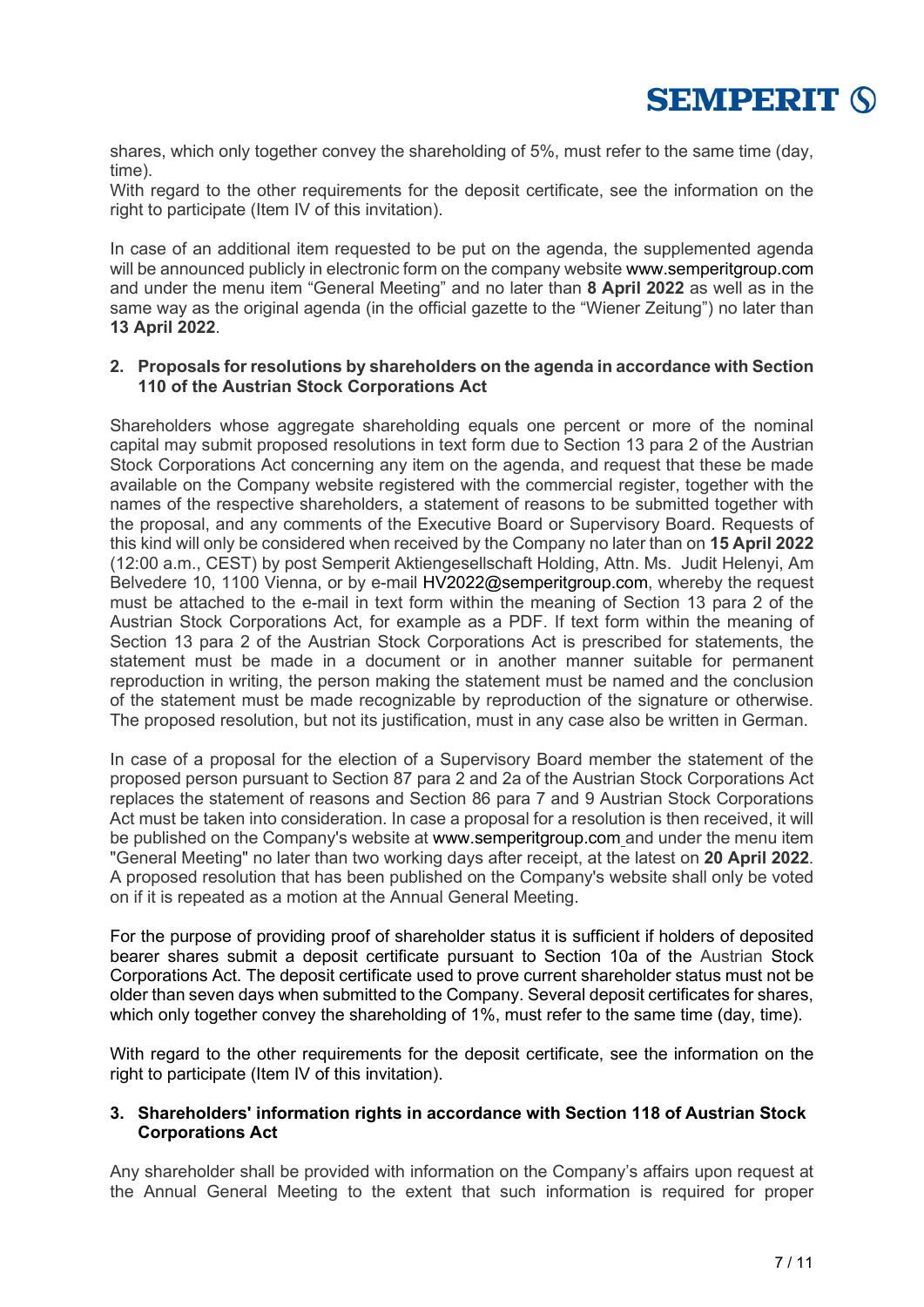

assessment of an item on the agenda. This obligation to provide information shall also extend to the legal and business relationships of the Company with affiliated companies, the state of affairs of the group, and the companies included in the consolidated financial statements.

The Company may deny providing information to the extent that according to sound business judgment it might cause material damage to the Company or any affiliated company or if providing such information would constitute a punishable offense.

The requirement for exercising the shareholders' right to information is the proof of right to attend (item IV. of the invitation) and the granting of a corresponding power of attorney to the independent proxy (item V. of the invitation).

It is expressly pointed out that the **right to information pursuant to Section 118 of the Austrian Stock Corporations Act and the right to speak during this virtual Annual General Meeting** can be exercised by the shareholders themselves by way of electronic mail exclusively by sending questions or the speech contribution by E-mail directly to the Company at the E-mail address Fragen.HV2022@semperitgroup.com.

Notwithstanding the foregoing, shareholders are requested to submit all **questions in advance in text form** by E-mail to the address Fragen.HV2022@semperitgroup.com in such manner that they reach the Company no later than on the third business day before the Annual General Meeting, on Friday, 22 April 2022. This serves to maintain the time efficiency in the interest of all participants in the Annual General Meeting, in particular for issues that require a longer preparation time.

This will enable the Executive Board to prepare as accurately as possible and to provide answers to your questions at the Annual General Meeting as quickly as possible.

Please use the **question form**, which is available on the Company's website at **www.semperitgroup.com**. If this question form is not used, the person (name/company, date of birth/company register number of the shareholder) must be named in the corresponding Email. In order to enable the Company to establish the identity and correspondence with the deposit certificate, we request that in this case you please also state your deposit number in the E-mail.

Please note that **reasonable time limits will be set by the Chairman** during the Annual General Meeting.

Further information and modalities for exercising the shareholders' right to information pursuant to Section 118 of the Austrian Stock Corporations Act will be specified in the **Participation Information**.

#### **4. Motions by shareholders at the General Meeting in accordance with Section 119 of the Austrian Stock Corporations Act**

Any shareholder - irrespective of a specific shareholding - is entitled to submit motions on any item on the agenda at the virtual General Meeting pursuant to COVID-19-GesG and COVID-19-GesV by means of instructions to its independent proxy.

However, motions may only be submitted to the independent proxy authorized by the respective shareholder and may only be submitted by such proxy at the Annual General Meeting.

The point in time up to which instructions for submitting motions to the independent proxy are possible shall be determined by the Chairman in the course of the virtual General Meeting.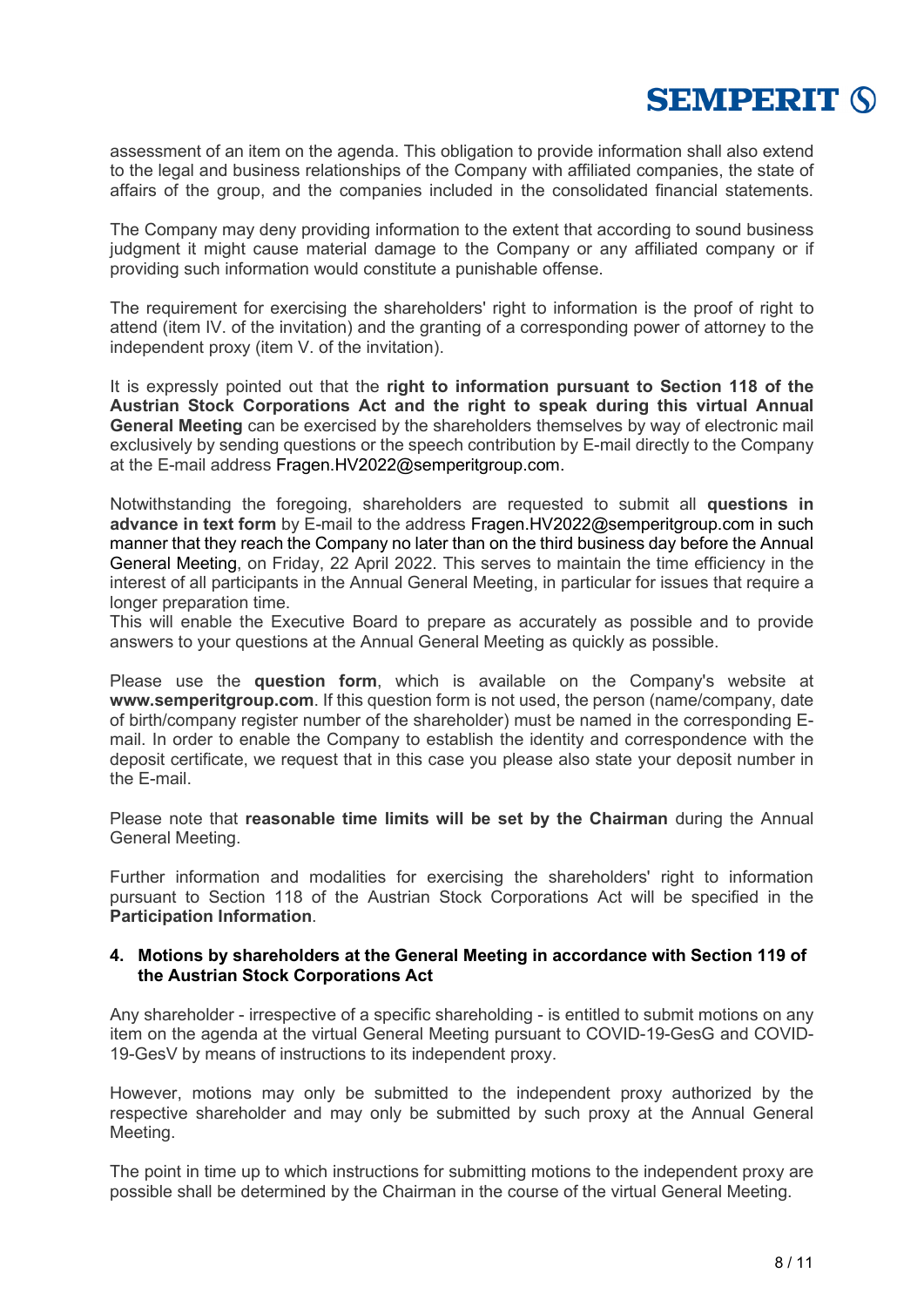

The requirement for this is the proof of entitlement to participate in accordance with item IV. of this invitation and the granting of a corresponding power of attorney to the independent proxy in accordance with item V. of this invitation.

A shareholder proposal for the election of a Supervisory Board member requires the timely submission of a resolution proposal in accordance with Section 110 Austrian Stock Corporations Act: Persons for election to the Supervisory Board (item 6 of the agenda) may only be proposed by shareholders whose shares together amount to 1% of the share capital. Such nominations must be received by the Company no later than 15 April 2022 in the manner specified above (item VI para. 2). Each nomination must be accompanied by a declaration pursuant to Section 87 para 2 of the Austrian Stock Corporations Act of the nominee's professional qualifications, professional or comparable functions, and any circumstances that could give rise to concern about bias.

Proposals for the election of Supervisory Board members must be made available by the Company together with the aforementioned declarations on the Company's website entered in the commercial register by 20 April 2022 at the latest, otherwise the shareholder proposal for the election of a Supervisory Board member may not be considered in the vote.

Further information and modalities for the exercise of the shareholders' right to submit motions in accordance with Section 119 Austrian Stock Corporations Act are set out in the Participation Information.

# **5. Information to shareholders regarding data processing**

## **5.1. Which personal data of shareholders is processed and for what purposes?**

Semperit AG Holding processes **personal data** of shareholders (in particular those pursuant to Section 10a para 2 Austrian Stock Corporations Act, i.e. name, address, date of birth, number of the securities deposit, number of shares of the shareholder, number of the voting card and, name and date of birth of the proxy holder) on the basis of the applicable data protection regulations, in particular the **European General Data Protection Regulation** ("GDPR") and the Austrian **Data Protection Act** ("DSG"), in order to enable shareholders to exercise their rights at the General Meeting.

In this connection the shareholders' personal data is processed for the following purposes:

- Organization and holding of General Meetings, including verification of the right to attend/power of proxy and determination of the voting ratio
- Participation and the exercise of shareholder rights in the General meeting
- Preparation of registration, power of proxy and attendance lists
- Preparation of the minutes of the General Meeting
- Fulfillment of compliance obligations, including recording, disclosure and reporting obligations.

The processing of the shareholders' personal data is mandatory for the participation of shareholders and their representatives in the General Meeting in accordance with the Austrian Stock Corporations Act. The legal basis for the processing therefore is **Art 6 sub-section 1 lit c GDPR** (compliance with a legal obligation). For the processing Semperit AG Holding is **controller as defined in Art 4 pt. 7 GDPR**.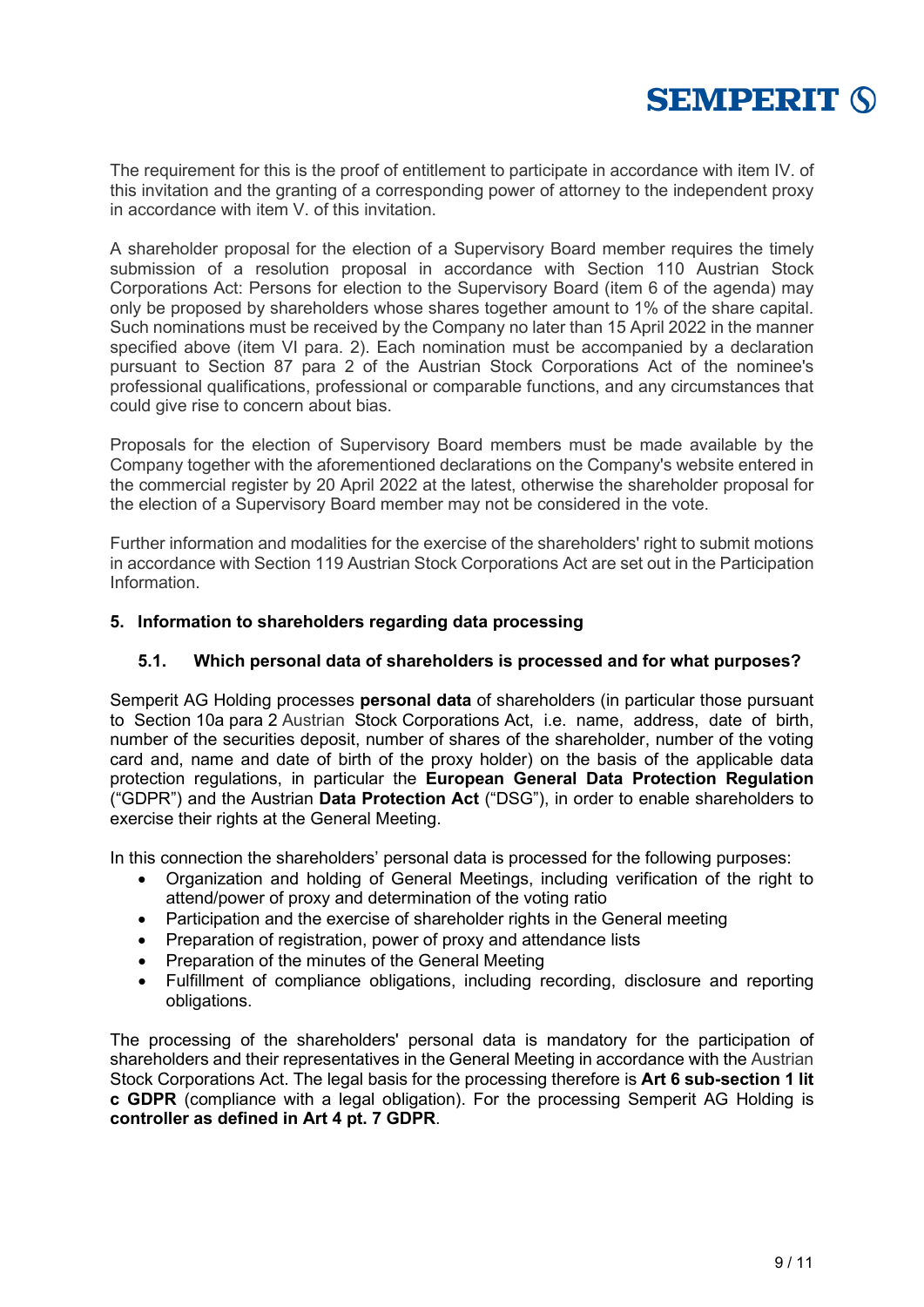

# **5.2. To whom is the shareholders' personal data transferred?**

Semperit AG Holding uses external **service providers**, such as notaries, lawyers, banks and IT service providers, for the purpose of organizing the General Meeting. These service providers receive only such personal data from Semperit AG Holding as is necessary for the performance of the commissioned service, and, where they are processors as defined in Art 4 pt. 8 GDPR, process the data solely on instructions of Semperit AG Holding. Where legally required, Semperit AG Holding has concluded a **data protection agreement** with these service providers.

If a shareholder participates in the General Meeting, all present independent proxies pursuant to Section 3 para 4 COVID-19 GesV, the members of the Executive Board and Supervisory Board, the notary and any other person with a legal right to attend may view the **list of participants** stipulated by statute (Section 117 Austrian Stock Corporations Act) and thereby also have access to the personal data contained therein (inter alia name, place of residence, shareholding relationship). Semperit AG Holding also has the statutory obligation to submit the shareholders' personal data (in particular the list of participants) to the **commercial register at the competent commercial register court** (Section 120 Austrian Stock Corporations Act) as part of the notarial protocol.

In addition, the shareholders' personal data may also be transferred to the competent authorities or bodies if necessary.

# **5.3. How long is the shareholders' personal data stored?**

Shareholders' data will be anonymized or deleted as soon as it is no longer necessary for the purposes for which it was collected or processed, and no other legal obligations require further storage. **Obligations to provide evidence and to retain records** arise in particular from corporate, stock corporation and takeover law, from tax and duties law as well as from anti money laundering regulations. If legal claims are made by shareholders against Semperit AG Holding or vice versa by Semperit AG Holding against shareholders, the storage of personal data serves to **clarify and enforce claims** in individual cases. In connection with proceedings before civil courts, this can lead to storage of data for the duration of the statute of limitations plus the duration of the court proceedings up to its legally binding conclusion.

# **5.4. What rights do shareholders have with regard to their personal data?**

Every shareholder has a **right to access, rectification, restriction, objection and deletion** at any time with regard to the processing of personal data as well as a right to **data portability** in accordance with Chapter III GDPR. Shareholders can assert these rights against Semperit AG Holding free of charge by contacting the E-mail address data.privacy@semperitgroup.com or by using the following **contact details**:

Semperit AG Holding z. Hd. Rechtsabteilung, Am Belvedere 10, 1100 Vienna.

In addition, shareholders have the **right to lodge a complaint** with the **data protection supervisory authority** pursuant to Art 77 GDPR.

#### **5.5. Further information**

Further information on data protection can be found in the data protection declaration on the website of Semperit AG Holding www.semperitgroup.com.